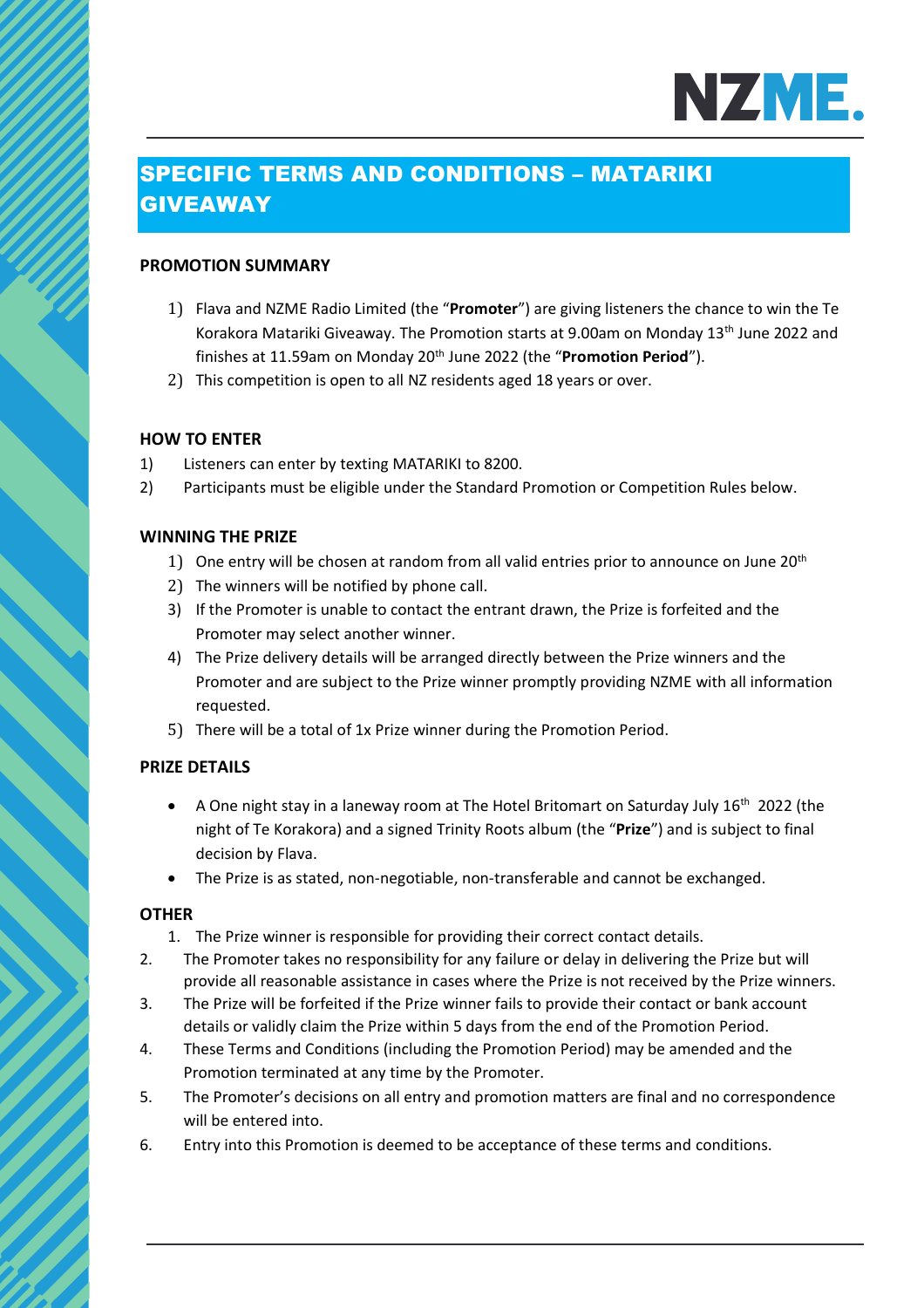- 7. Participants grant NZME permission to use their name, photograph, voice and film recordings in which they appear, in connection with the Promotion and for future promotion and marketing purposes and waive any claims to royalty, right or remuneration for such use. This includes the right to use on NZME's websites, Facebook pages, on air and other publications of NZME.
- 8. The Promoter and the Sponsor will collect and use, for the purposes of the Promotion, personal information from you (for example your email address and other contact details). Participants consent to the Promoter sharing their personal information with the Sponsor for the purposes of the Promotion and for the purpose of the Sponsor providing you with information about the Sponsor's products and services.
- 9. Any personal information provided to the Promoter and/ or Sponsor will be collected, held and used in accordance with the respective privacy policies of each:
	- [Promoter's privacy policy](https://www.nzme.co.nz/media/5ihfylhk/nzme-privacy-policy_may2021_v2.pdf)
- 10. You have the right to request access to and correction of your personal information (where such information is readily retrievable) by contacting the Promoter (flava@flava.co.nz) and/or the Sponsor.
- 11. The Promotion is subject to these Specific Terms and the Standard Promotion or Competition Rules below.
- 12. By entering into this Promotion, you have agreed to accept these terms and conditions, the Promoter's website terms of access and privacy policy.
- 13. Please contac[t flava@flava.co.nz](mailto:flava@flava.co.nz) with any queries.

# STANDARD PROMOTION OR COMPETITION RULES

## **Definitions**

'NZME' means all companies in the NZME Group including but not limited to NZME Holdings Limited, NZME Publishing Limited, NZME Radio Limited, and all brands and operating companies controlled by or associated with those entities.

The **'Promoter'** is NZME. '**Disqualified Participants**' are:

- (a) all NZME employees, all employees of participating sponsors or promoters and/or advertising agencies and their Immediate Families;
- (b) all people under the age of 18 years
- (c) all people who have won a prize from the channel/station running this promotion in the last 14 days. If the previously won prize was valued at over \$1000 the winner must stand-down from entering for a period of 90 days.

'**Immediate Families**' include spouses, grandparents, parents, children, and grandchildren, whether by marriage, past marriages, remarriage, adoption, co-habitation or other family extension.

## Entry

**1.** These Promotion or Competition Rules ('the **Rules**') apply to all NZME Promotions or Competitions (collectively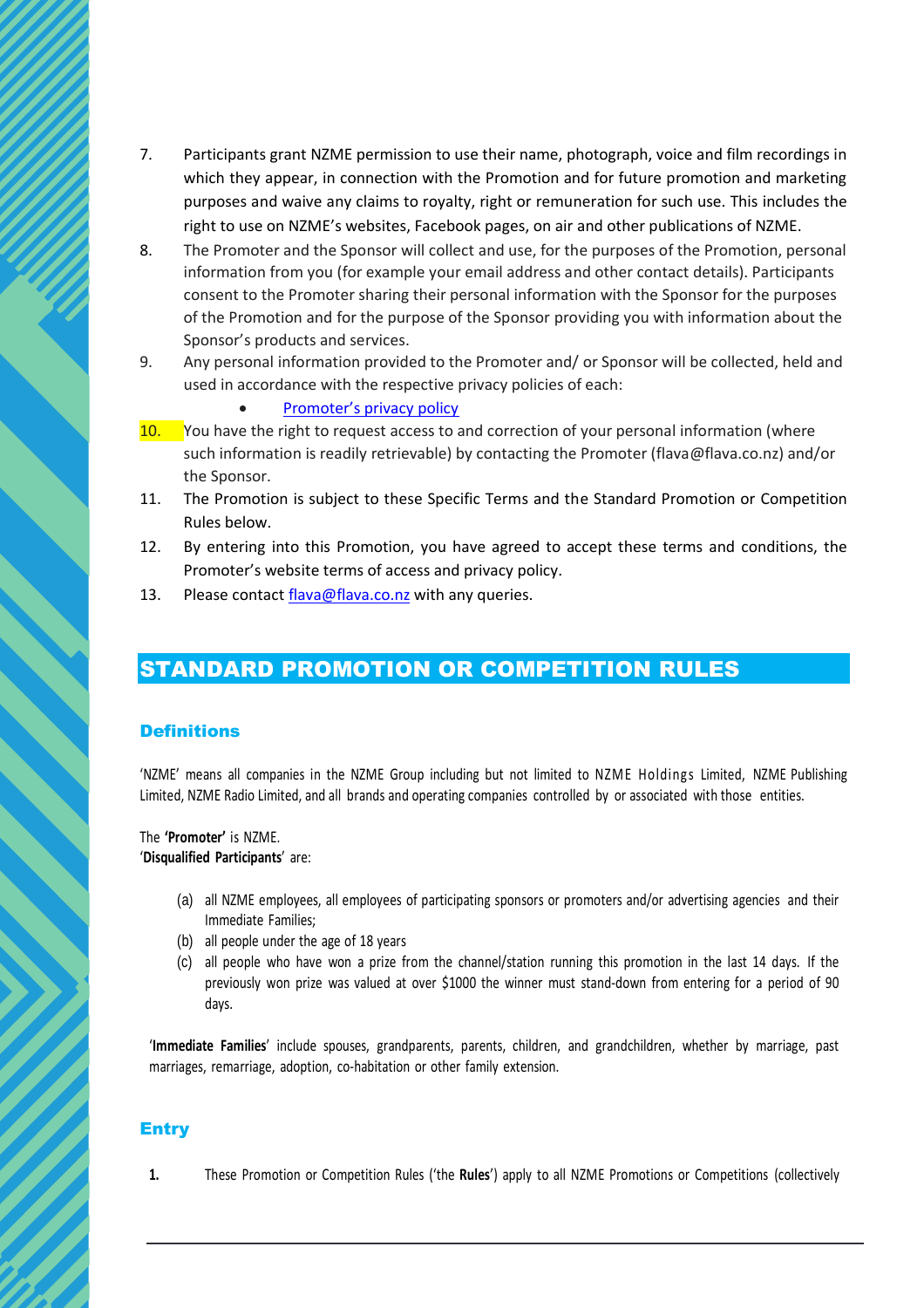the '**Promotion**') conducted on or off air and by means of any medium – online, radio, print, or a connected device. The Rules may change from time to time.

- **2.** If a particular Promotion has specific rules or terms ('the '**Specific Rules**') those Specific Rules will apply if there is any inconsistency with the Rules.
- **3.** Unless otherwise stated in the Specific Rules registration, entry or vote is limited to 1 per person. Where multiple registrations, entries or votes are acceptable, each must be made separately.
- **4.** Entry into the Promotion is deemed to be acceptance of the Rules and the Specific Rules and confirmation that the entrant has the necessary authority (for example from the bill payer or owner of a telephone) to enter the Promotion.
- **5.** No purchase is necessary to win or participate in the Promotion, unless specified in the Specific Rules.
- **6.** The Promotion is open to New Zealand Residents only. Disqualified Participants may not enter in the Promotion.
- **7.** NZME reserves the right to exclude any person from participating in the Promotion on reasonable grounds.
- **8.** NZME reserves the right to refuse to award any prize to an entrant who NZME decides (in its sole discretion) has violated the Rules (including the Specific Rules), gained unfair advantage in participating in the Promotion or won using fraudulent means.
- **9.** By participating, entrants grant NZME exclusive permission to use their names, characters, photographs, videos, voices and likeness in connection with the Promotion and for future promotion and marketing purposes and waive any claims to royalty, right or remuneration for such use.
- **10.** All entrant personal details must be valid and up to date and will be held by NZME and may be used for the purpose of the Promotion and for future promotion and marketing purposes in accordance with NZME Privacy Policy (see www.NZME.co.nz) unless otherwise directed by contestants at the time of entry.
- **11.** You consent to NZME sharing the personal information you have provided upon entry into this competition with third parties as required in order to provide the prize to you.
- **12.** Personal information provided at the time of entry is presumed to be true and, in the case of text or email notification – active, through to and beyond the date of the Promotion's completion.
- **13.** Where the Promotion involves texting, the following apply:
	- a) Standard sms text charges will apply, unless otherwise stated in the Specific Rules and will depend on the entrant's particular plan or agreement with their phone service provider;
	- b) Any form of automated text message is invalid;
	- c) The telephone number from which the entry was made will be stored in a database. The entrant has a two-business-day period from the time of entry to request removal from the database. If no request is made it is deemed acceptance that the information can be used for future promotion and marketing purposes; and
	- d) NZME takes no responsibility for text costs incurred after the Promotion has closed as stipulated in the Specific Rules.

### Winning the Prize

- **14.** Only the person who originally entered the Promotion can be awarded the prize (the '**Winner**').
- **15.** The Winner will be determined in the manner set out in the Rules or the Specific Rules if not specified then as determined by the Promoter who shall for this purpose be deemed the judge (the '**Judge**').
- **16.** The Judge's determination of the Winner will be final and no correspondence will be entered into.
- **17.** The Winner will be notified by email, phone (voice or text), mail or in person and must be available for the preparation of all publicity that may be required by NZME. Where attempts to contact the Winner fail (eg when the Winner cannot be contacted by phone after three attempts or mail sent is returned) the Judge will select another winner. If, after successful notification, the prize is not collected within two months of being announced it will be regarded as forfeit. (Note: 3 attempts to contact the Winner will include individual calls to any numbers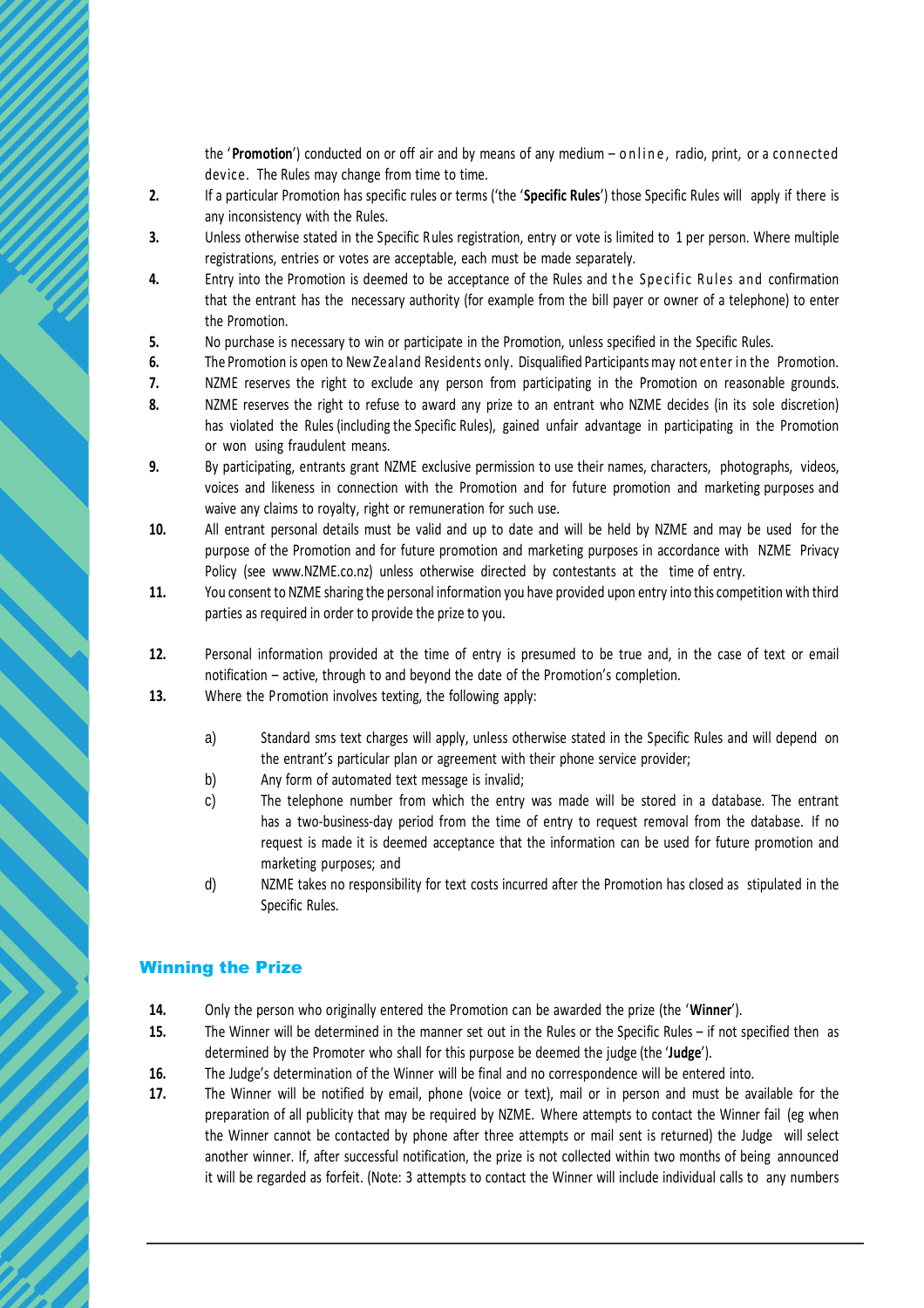provided at the time of entry. However, should the prize's total worth equal less than NZD\$250 and be a liveto-air draw, only one failed attempt at contact will be acceptable before the Judge selects another winner.)

- **18.** The Prize is not redeemable for cash or transferable. No other family members, friends, office associates or any other person will be able to participate on the Winner's behalf. In the event that the Prize specified in the Competition becomes unavailable for any reason the Promoter may substitute a prize of like or equal value.
- **19.** Where the Winner is required to claim the prize in person, they must provide proper identification (eg driver's licence, passport, birth certificate). If the Winner is under the age of 18 years their parent or legal guardian must accompany the Winner or give their prior written consent to the award of the Prize.
- **20.** The Winner takes the Prize entirely at his/her own risk and indemnifies NZME in respect of any claim for any accident, injury, property damage or loss of life that may occur in connection with the prize. The Winner is responsible for all insurance, tax or other costs that may be associated with the Prize. Where the Prize has associated terms and conditions the Winner accepts the Prize subject to those terms and conditions and restrictions.
- **21.** Where the Prize includes air travel and/or accommodation, either international or domestic (the '**Travel Prize**'):
	- (1) the Winner MUST have valid documentation, including but not limited to valid passports and Visas, which meet the requirements of immigration and other government authorities at every destination.
		- (a) Any fines, penalties, payments or expenditures incurred as a result of such documents not meeting the requirements of those authorities (including any costs associated with delay, will be the sole responsibility of the Winner).
		- (b) When the Travel Prize includes travel to or through the United States, it is the Winner's responsibility when travelling into or through (transiting included) the United States under the Visa Waiver Program to apply for an Electronic System for Travel Authorisation (ESTA) no later than 72 hours prior to departure if required. The winner must visit the US Department of Homeland Security website and fill in the required information. The cost of the ESTA is the sole responsibility of the Winner.
		- (2) The Winner and their travelling companion (if applicable) must travel together at all times. The Winner is responsible for transport from their residence to their nearest international airport for flight departure and from their nearest international airport to their residence upon returning to New Zealand.
		- (3) Flight tickets are available on the regular scheduled services of each airline and are subject to seasonal embargos. The flight itinerary may have to be adjusted depending on the airline's departure city and their current flight schedule. Unless otherwise specified, the air travel is economy class.
		- (4) Any changes to travel dates or additional accommodation outside the travel period specified in the Travel Prize details, made by the winner, which incur additional costs, are to be paid by the Travel Prize winner.
		- (5) Unless explicitly stated in the Specific Rules, the Winner will be responsible for expenses including, but not limited to, spending money, meals, drinks, transport, laundry charges, activities, incidentals, taxes (excluding departure and any other flight associated taxes included within the Travel Prize), gratuities, services charges, passports, visas, travel insurance and all other ancillary costs associated with redeeming the Travel Prize. The Winner must obtain travel insurance to protect themselves against additional costs incurred in the event of unforeseen circumstances.
		- (6) The Travel Prize is not transferable or exchangeable and cannot be redeemed for cash. The Travel Prize must be taken as stated in the Specific Rules and no compensation will be payable if the Winner is unable to use the Travel Prize as stated. For the avoidance of doubt, if the Winner is, for whatever reason, unable to travel on a nominated date during this period, whether the failure was due to reasons beyond the Winner's control or otherwise, then the Winner will forfeit the Travel Prize.
		- (7) The Promoter makes no representation as to safety, conditions and other issues that may exist at any destination. International travel advice can be obtained from various sources, including government, local consular offices and the web site of the New Zealand Ministry of Foreign Affairs and Trade. The winner accepts the Travel Prize at their own risk.
		- (8) All travel is subject to the terms, conditions and restrictions of the Travel Prize service providers. Any travelling companion included in the Travel Prize (if applicable) accepts the Travel Prize subject to these terms, conditions and restrictions as if references to the Winner in the relevant clauses were to the travelling companion. The Winner and their travelling companion must sign a legal release, in a form acceptable to the